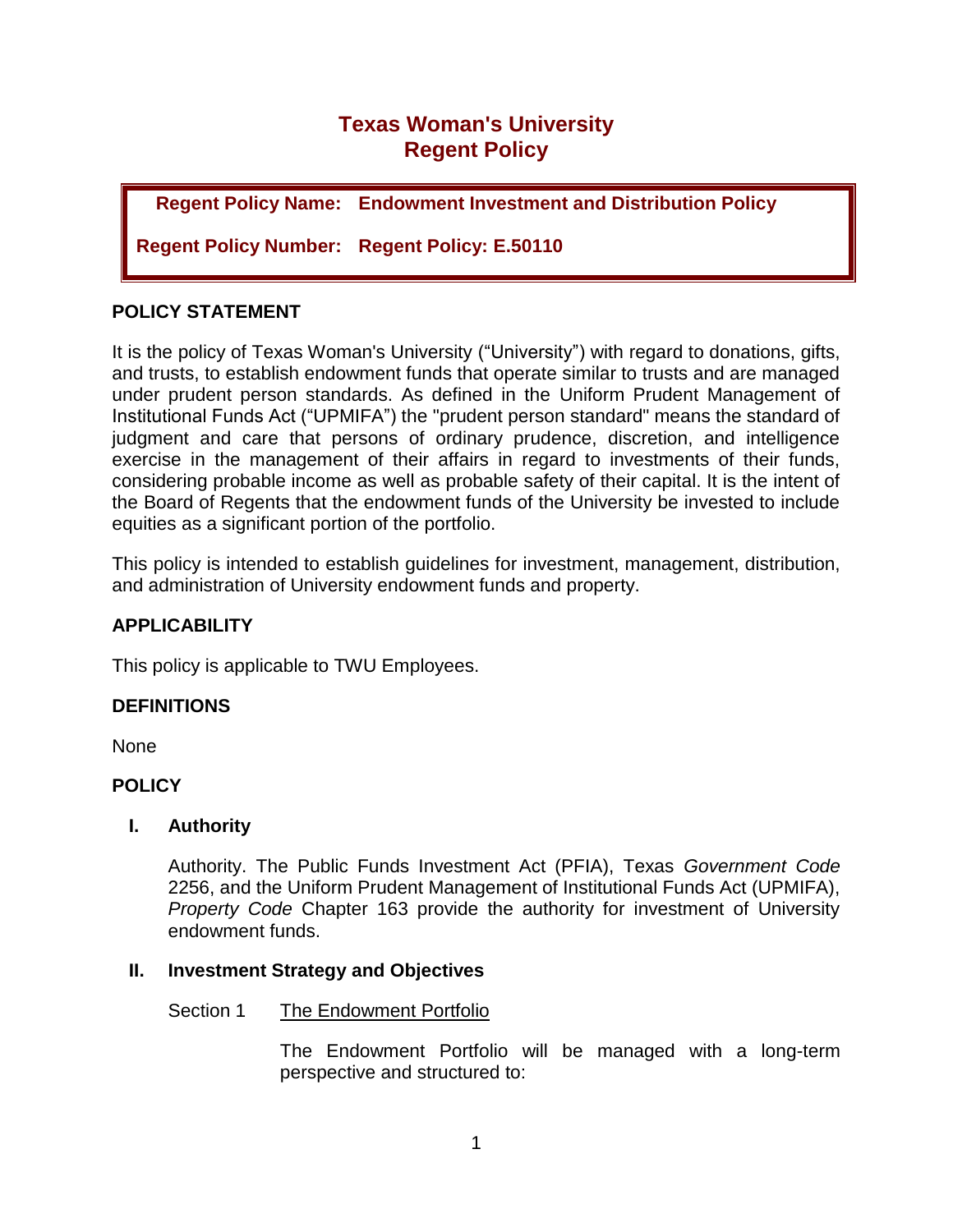- 1.1 Control risk by diversification of asset classes and within asset classes, and
- 1.2 Achieve a long-term rate of return that:
	- a. Exceeds the long-term of inflation as measured by the Consumer Price Index for All Urban Consumers (CPI-U 1982-84=100) over rolling five-year periods by an annualized 4%, and
	- b. Exceeds the return of a custom benchmark of the respective long-term normal asset mix weighting of the major asset classes.
- Section 2 Market Cycle. For performance measurement purposes, a market cycle will be used to measure long-term performance, defined as rolling five-year periods of annualized rates of return. The Board does not expect that all investment objectives will be attained in each year, and recognizes that over various time periods, the portfolio may produce significant over or under performance relative to the broad markets. Consideration will also be given to the need for safety of principal, liquidity, diversification, yield and quality.

## **III. Asset Allocation**

### Section 1 Asset Allocation

- 1.1 Asset allocation is the primary determinant of the Endowment's Portfolio performance. Asset allocation may be changed from time to time based on the economic and financial markets outlook as well as income requirements. The overall risk level of the assets, in terms of potential for price fluctuation, should not be extreme. The primary means for achieving such a risk profile are:
	- a. Diversification among equity, fixed income, and alternative asset investments;
	- b. Careful control of the risk level within each asset class, through avoidance of over-concentration and by not taking extreme positions against the market averages;
	- c. A degree of emphasis on stable growth of the corpus.
- 1.2 The return objective of the Endowment should be primarily long-term in nature and focused upon maintaining asset growth above the rate of inflation.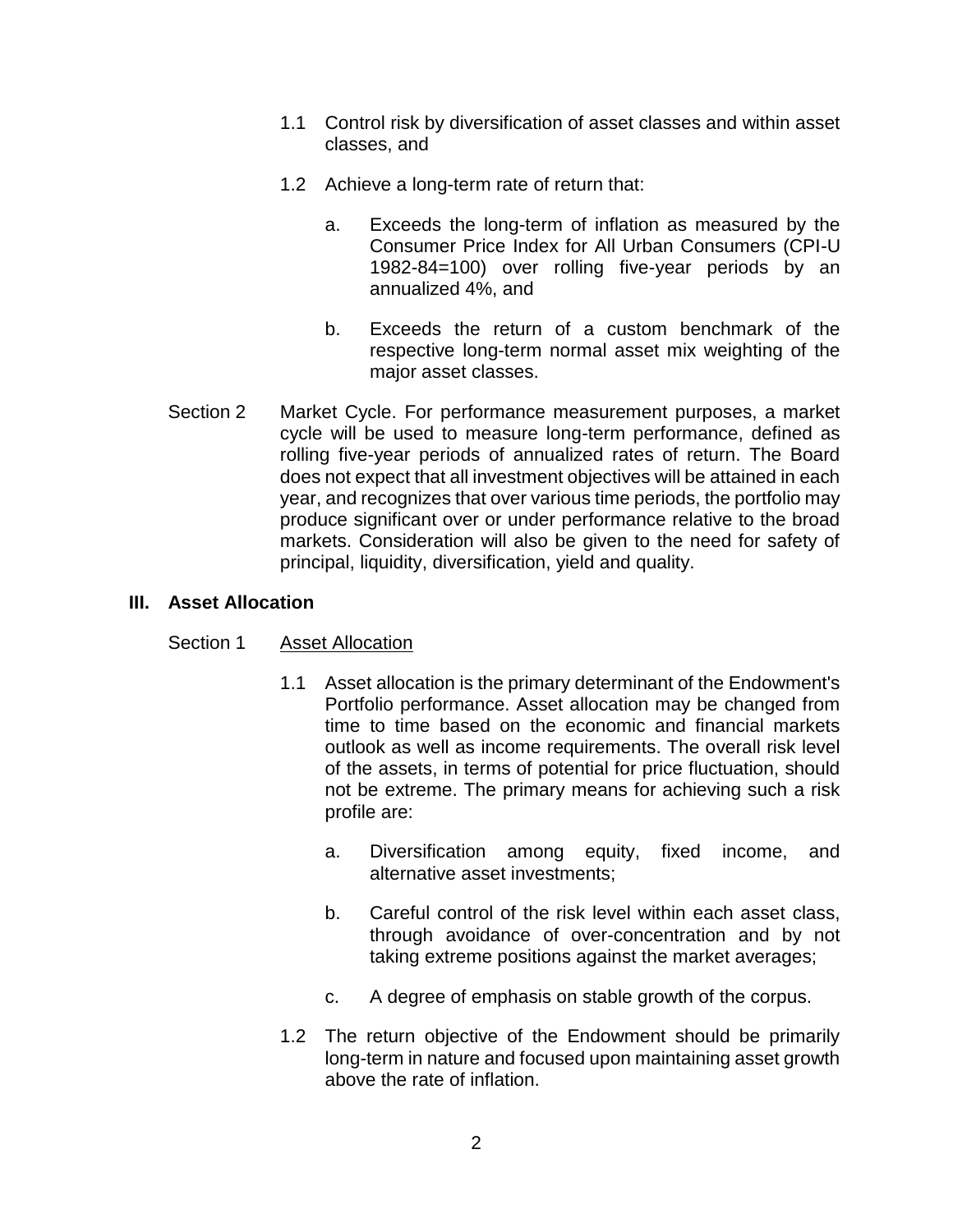#### Section 2 Establishing Asset Allocation

- 2.1 In establishing asset allocation, recognition of the role of various classes of investments will be considered. These include:
	- a. Fixed income investment provide a dependable and predictable source of income.
	- b. Equity investments provide both current income and growth of income, but their principal purpose is to provide appreciation of the portfolio.
	- c. Alternative assets represent an asset class that can provide benefits of diversification and may lower risk and increase expected returns.
	- d. Cash equivalent short-term investments provide current income, but their principal purpose is to store purchasing power to fund longer term investments.
- 2.2 To pursue the foregoing return objectives at an acceptable risk level, the asset allocation shall be within the assigned ranges.

| <b>Equity Portfolios</b> |               |                |                |
|--------------------------|---------------|----------------|----------------|
| <b>Asset Class</b>       | <b>Target</b> | <b>Minimum</b> | <b>Maximum</b> |
| Domestic Multi-Cap       | 60            | 30             | 65             |
| International            | 10            | 0              | 15             |
| <b>Total Equities</b>    | 70            | 30             | 75             |

| <b>Fixed Income Portfolios</b> |               |                |                |
|--------------------------------|---------------|----------------|----------------|
| <b>Asset Class</b>             | <b>Target</b> | <b>Minimum</b> | <b>Maximum</b> |
| Fixed-Income                   | 30            | 25             | 70             |
| <b>Total Fixed Income</b>      | 30            | 25             | $\prime$ ()    |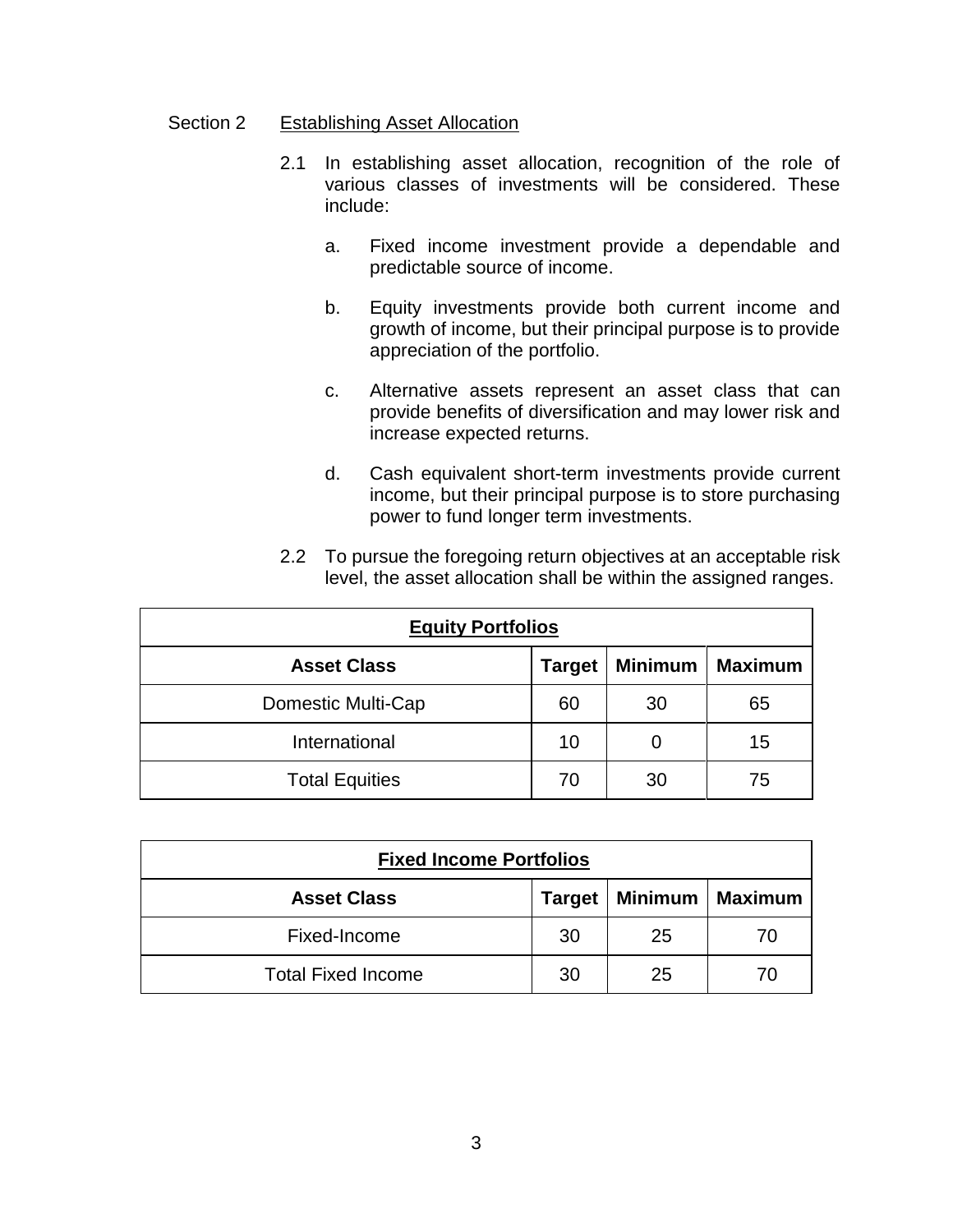| <b>Alternative Assets Portfolios</b>                  |               |                |                |
|-------------------------------------------------------|---------------|----------------|----------------|
| <b>Asset Class</b>                                    | <b>Target</b> | <b>Minimum</b> | <b>Maximum</b> |
| <b>Treasury Inflation Protected Securities (TIPS)</b> | 0             | O              | 10             |
| <b>Total Alternatives</b>                             | 0             |                | 10             |
| <b>Cash Equivalents</b>                               |               | O              | 25             |
| <b>Total Endowment</b>                                | 100%          | N/A            | N/A            |

2.3 On a book-value basis, no more than five percent of the portfolio can be invested in any one company within any asset class and no more than twenty percent of the portfolio can be invested in any one industry, as defined by Standard and Poor's broad categories.

### **IV. Expected Long-term Returns with Benchmark**

Expected Returns. The following table depicts each eligible asset class of the portfolio and their respective target allocations and performance benchmarks. The Expected Long-Term Rate of Return for each asset class is also provided as an indication of possible returns based upon the history of U. S. financial assets. The total expected return is not a guarantee or a forecast of future returns, and assumes that the Endowment's portfolio remains fully invested over long time frames at each asset class target allocation.

| <b>Equity Portfolios</b> |            |                                       |                  |
|--------------------------|------------|---------------------------------------|------------------|
| <b>Asset Class</b>       | Target (%) | <b>Expected Rate</b><br>of Return (%) | <b>Benchmark</b> |
| Domestic Multi-Cap       | 60         | 7.0                                   | Russell 1000     |
| International            | 10         | 8.0                                   | <b>MSCI EAFE</b> |
| <b>Total Equities</b>    | 70         | 7.1                                   |                  |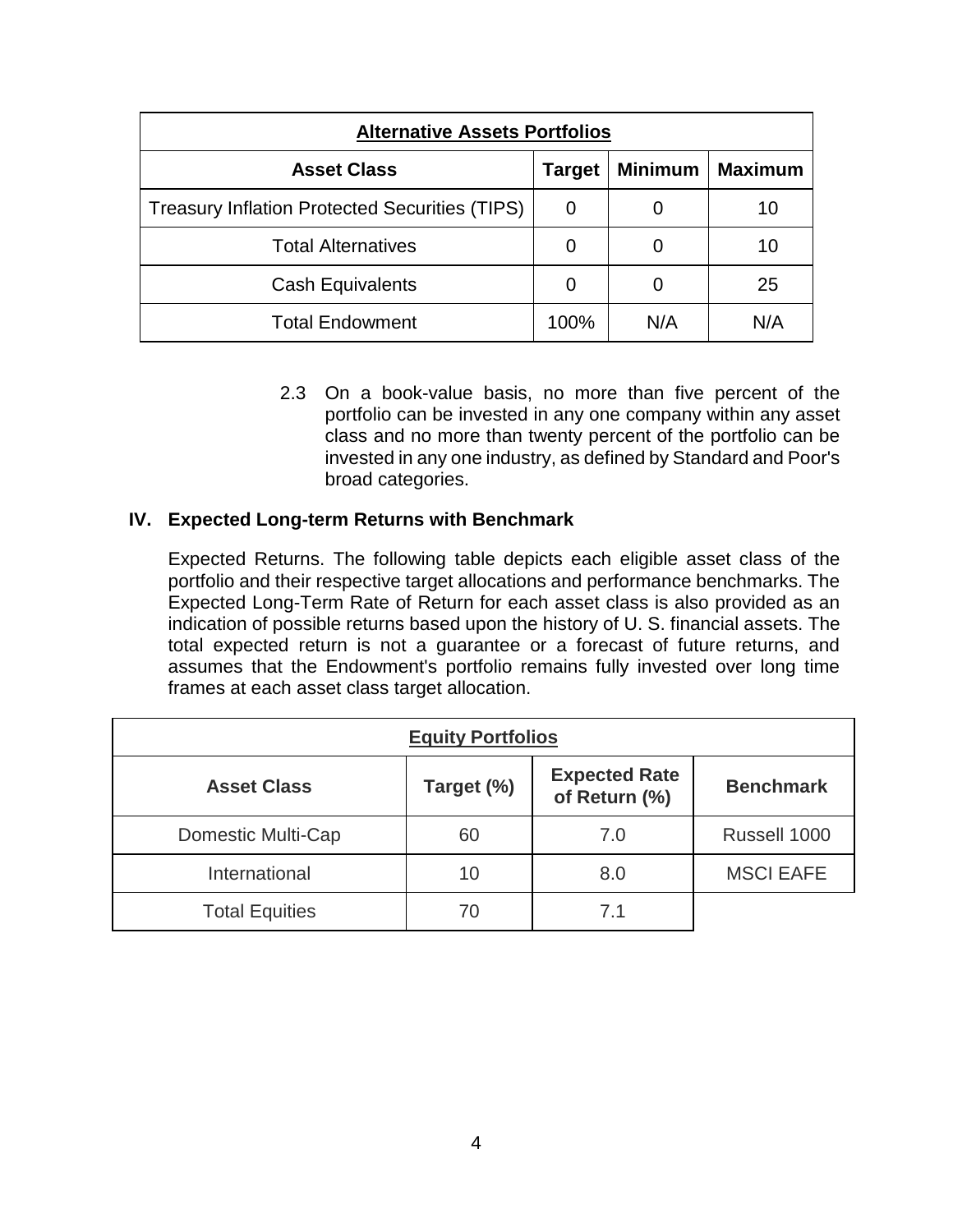| <b>Fixed Income Portfolios</b> |            |                                       |                                                           |
|--------------------------------|------------|---------------------------------------|-----------------------------------------------------------|
| <b>Asset Class</b>             | Target (%) | <b>Expected Rate</b><br>of Return (%) | <b>Benchmark</b>                                          |
| Fixed-Income                   | 30         | 3.5                                   | <b>Barclays</b><br>Capital<br>Intermediate<br>Govt/Credit |
| <b>Total Fixed Income</b>      | 30         | 3.5                                   |                                                           |

| <b>Alternative Assets Portfolios</b>                     |            |                                       |                                                 |
|----------------------------------------------------------|------------|---------------------------------------|-------------------------------------------------|
| <b>Asset Class</b>                                       | Target (%) | <b>Expected Rate</b><br>of Return (%) | <b>Benchmark</b>                                |
| <b>Treasury Inflation Protected</b><br>Securities (TIPS) | 0          | 0                                     | <b>Barclays</b><br><b>Capital TIPS</b><br>Index |
| <b>Total Alternatives</b>                                | 0          | Ω                                     |                                                 |
| <b>Cash Equivalents</b>                                  | 0          | 2.0                                   | 91-day U.S.<br><b>Treasury Bills</b>            |
| <b>Total Endowment</b>                                   | 100%       | 6.1%                                  |                                                 |

### **V. Authorized Investments**

#### Section 1 Authorized Investment Instruments Include:

- 1.1 Common and preferred stock issued by United States domiciled corporations and common stocks of foreign companies listed on the major U.S. or foreign security exchanges.
- Section 2 Obligations of the United States or its Agencies and Instrumentalities;
	- 2.1 Eligible investments include U.S. Government Obligations, which are debt instruments issued by the U.S. Government, such as Treasury Bills, Notes, and Bonds, as well as Savings Bonds. These investments are backed by the full faith and credit of the United States Government.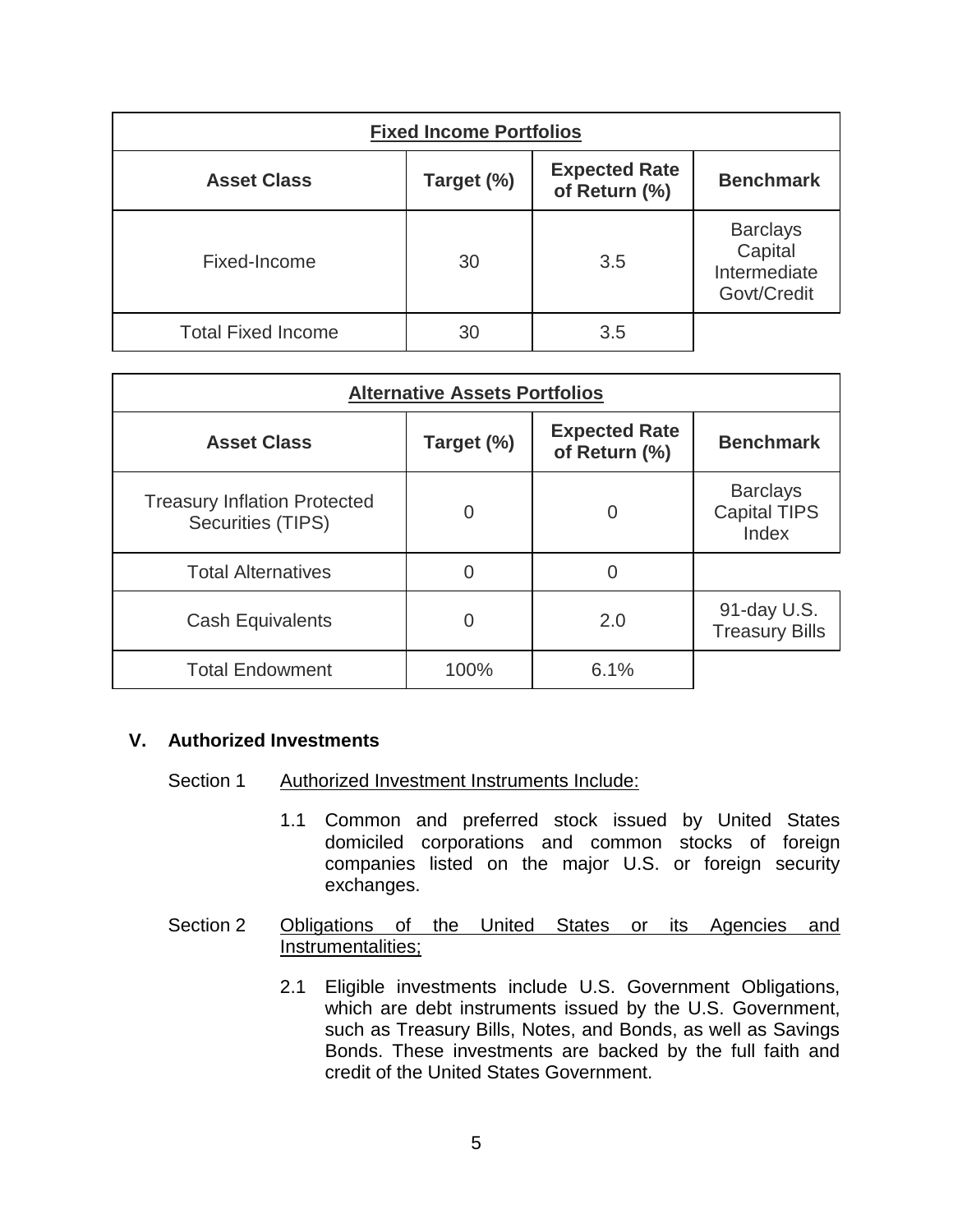2.2 Eligible Investments include the obligations Government Sponsored Enterprises (GSE) and Federally Related Institutions (FRI).

### **VI. Approved GSEs**

- Section 1 Farm Credit System Financial Assistance Corp (FCSFAC):
- Section 2 Federal Home Loan Bank (FHL Bank);
- Section 3 Federal Home Loan Mortgage Corporation (FHLMC) (Freddie Mac);
- Section 4 Federal National Mortgage Association (FNMA) (Fannie Mae);
- Section 5 Student Loan Marketing Association (SLMA) Sallie Mae) Approved FRIs;
- Section 6 Farmers Home Administration (FmHA);
- Section 7 Government National Mortgage Association (GNMA);
- Section 8 Small Business Administration (SBA);
- Section 9 U.S. Department of Veterans Affairs;
- Section 10 Tennessee Valley Authority (TVA);
- Section 11 Direct obligations of the State of Texas or its agencies and instrumentalities;
- Section 12 Collateralized mortgage obligations directly issued by a federal agency or instrumentality and secured by an agency of the United States:
	- 12.1 Interest-only strips ("IO's") and principal-only strips ("PO's") with underlying mortgage-backed security collateral;
	- 12.2 Inverse floating collateralized mortgage obligations (CMO's) with interest rates determined by an index which adjusts inversely to the market index;
- Section 13 Other obligations whose principal and interest are unconditionally backed by the full faith and credit of the State of Texas or the United States or their respective agencies and instrumentalities, including obligations that are fully guaranteed or insured by the Federal Deposit Insurance Corporation or by the explicit full faith and credit of the United States;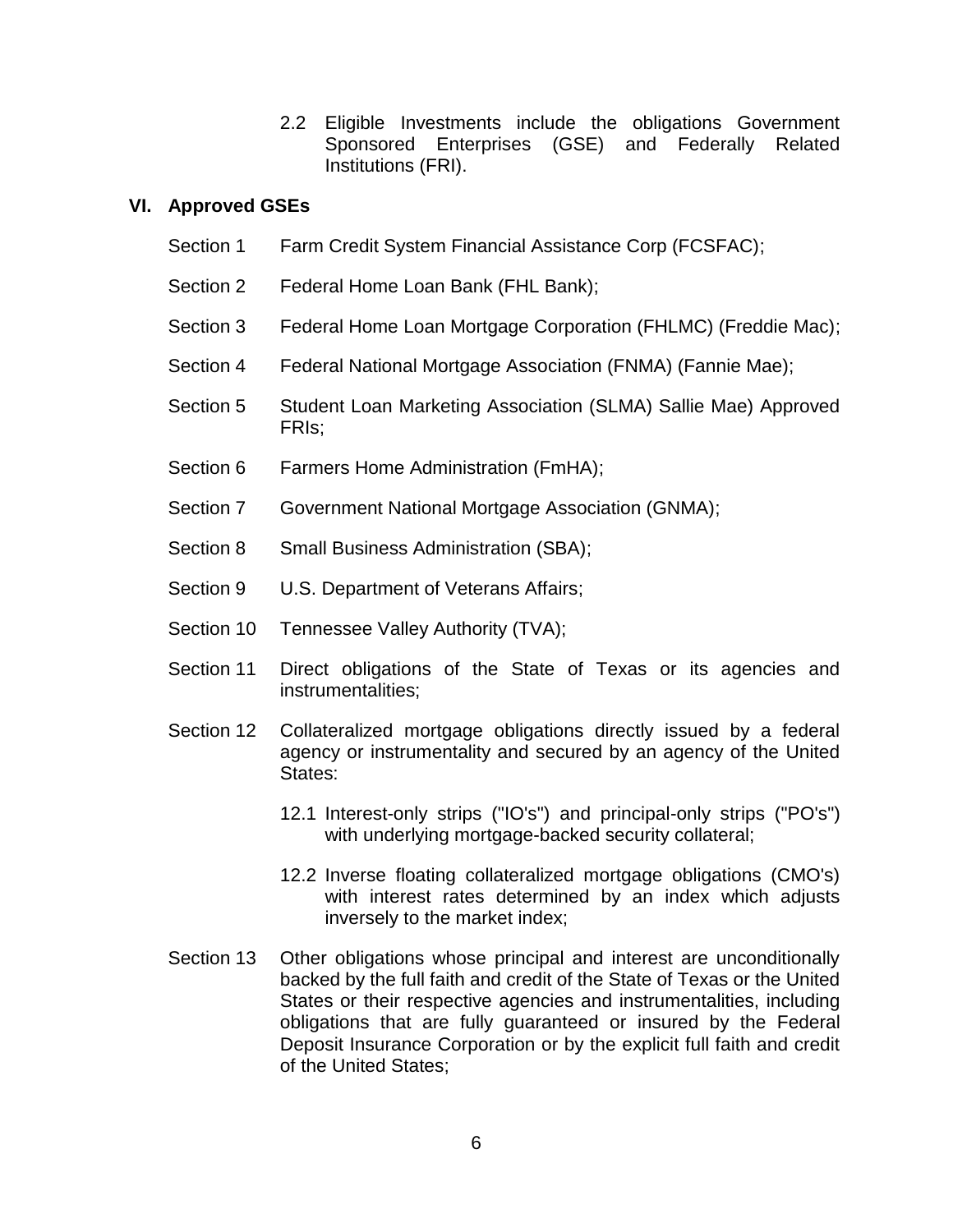- Section 14 Obligations of states, agencies, counties, cities, and other political subdivisions rated as A or its equivalent by a nationally recognized investment rating firm;
- Section 15 Certificates of deposit or share certificates issued by a depository institution that has its main office or a branch in the State of Texas and insured by the Federal Deposit Insurance Corporation, or its successor or the National Credit Union Share Insurance Fund or its successor, or is secured at 102% market value by securities listed as A-E above.
	- 15.1 Collateral will be held in an independent third party custodian approved by the University. Negotiable certificates of deposit shall be limited in principal to the FDIC insured amount.
	- 15.2 In addition, certificates of deposit may be purchased by a broker or depository institution that has its main office or a branch in the State of Texas. The broker must be selected and appointed by the University from a list authorized by the Board of Regents or designated investment committee of the University.
	- 15.3 This list of authorized broker dealers shall be updated no less frequently than annually by the Board of Regents or designated investment committee of the University. The broker or depository institution selected must arrange for the deposit of funds in certificates of deposit in one or more federally insured depository institutions, wherever located, for the account of the University.
	- 15.4 The full amount of the principal and accrued interest of each of the certificates must be insured by the United States or an instrumentality of the United States. With respect to the certificates of deposit issued for the account of Texas Woman's University, the University shall appoint the depository institution or a clearing broker-dealer registered with the Securities and Exchange Commission and operating pursuant to Securities and Exchange Commission Rule 15c3-3 (17 C.F.R. Section 240.15c3-3) as custodian for the University;
- Section 16 Fully collateralized repurchase agreements that have a defined termination date not to exceed three (3) years, and are secured by a combination of cash and/or obligations (including letters of credit) of the United States or its agencies and instrumentalities.
	- 16.1 Repurchase agreements must be purchased through a primary government securities dealer, as defined by the Federal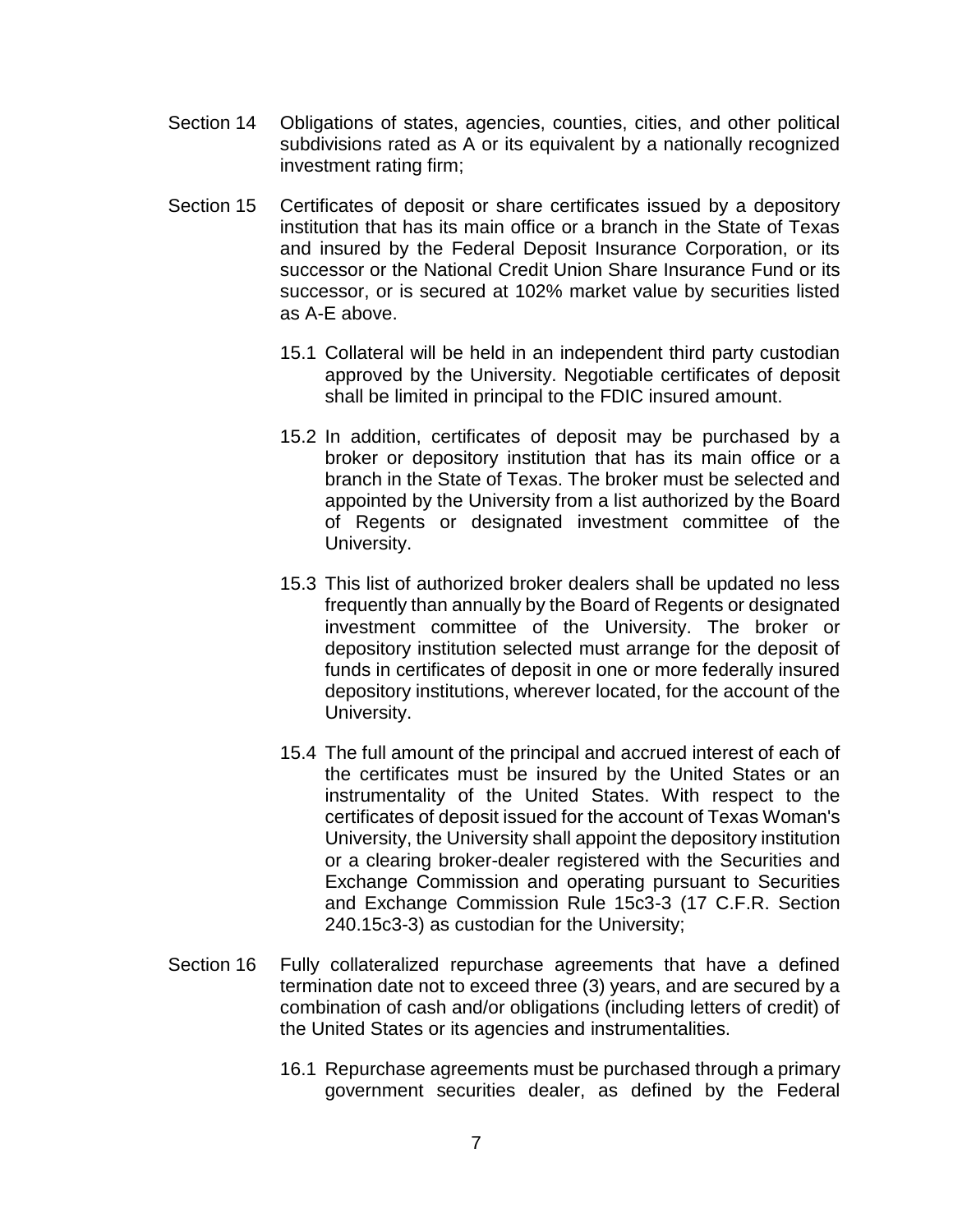Reserve, or any financial institution doing business in the State of Texas and executed under a Master Repurchase Agreement. Additionally, the cash or securities purchased must represent 102% in market value and be held in the University's name and deposited with a third party or the University.

- 16.2 Repurchase agreements are defined as a simultaneous agreement to buy, held for a specified time, and sold back at a future defined date. The market value of the securities, at the time the funds are disbursed, must not be less than the principal amount of the funds disbursed; Repurchase agreements include direct security repurchase agreements and reverse security repurchase agreements. The term of a reverse security agreement is limited to a maximum of 90 days.
- 16.3 Money received under the terms of a reverse repurchase agreement must be used to purchase additional authorized investments. The term of those investments must not be later than the expiration date of the reverse repurchase agreement;
- Section 17 Bankers' acceptances that meet the following criteria:
	- 17.1 The acceptance has a maturity date of 270 days or less from the issuance date.
	- 17.2 The acceptance is liquidated in full at maturity.
	- 17.3 It is eligible for use as collateral for borrowing from a Federal Reserve Bank.
	- 17.4 It is accepted by a bank organized under the laws of the United States or any state.
	- 17.5 The short term obligations of the bank or its largest subsidiary, if a bank holding company, are rated A-1 or P-1 by at least one nationally recognized credit rating agency;
- Section 18 Commercial paper with a maturity date of 270 days or less from the issuance date and is rated A-1 or P-1 by both Moody's and Standard and Poor's;
- Section 19 Money market funds which are registered with and regulated by the Securities and Exchange Commission (SEC), provides the University with a prospectus and other information required by the Securities Exchange Act of 1934 (15 *U.S.C.* Section 78a et seq.) or the Investment Company Act of 1940 (15 *U.S.C.* Section 80a-1 et seq.), have a dollar weighted average stated maturity of 90 days or less, and have an investment objective of a stable asset value of one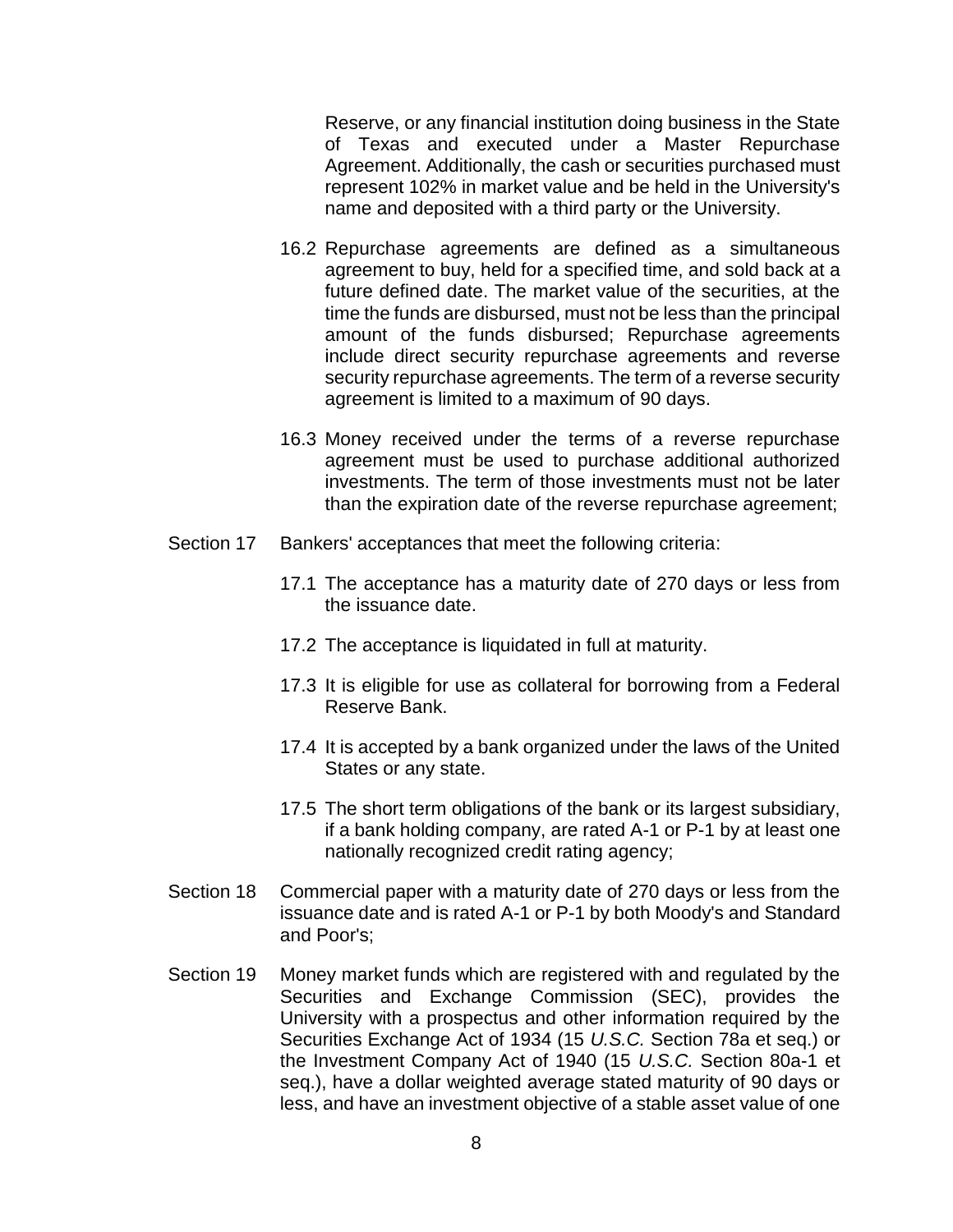dollar for each share. No-load money market mutual funds may not represent more than 80 percent of the University's investment fund, excluding bond proceeds and reserves and other funds held for debt service;

- Section 20 Mutual funds which are registered with the SEC, have a dollar weighted average stated maturity of less than two years, are invested exclusively in obligations approved by the Texas Public Funds Investment Act, are rated not less than AAA or its equivalent, and conform to the requirements of eligibility of investment pools under the Act.
	- 20.1 Bond proceeds and reserves may not exceed more than 15 percent of the University's monthly average fund balance excluding bond proceeds and reserves and other funds held for debt service.
	- 20.2 The University investment may not exceed 10 percent of the total assets of the mutual fund;
- Section 21 Guaranteed Investment Contracts for bond proceeds, if the guaranteed investment contract:
	- 21.1 Has a defined termination date;
	- 21.2 Is secured by obligations of the United States or its agencies or instrumentalities in an amount at least equal to 102% market value of the amount of bond proceeds invested under the contract; and
	- 21.3 Is pledged to the University and deposited with the University or with a third party selected and approved by the University;
	- 21.4 Bond proceeds, other than bond proceeds representing reserves and funds maintained for debt service purposes, may not be invested in a guaranteed investment contract with a term of longer than five years from the date of issuance of the bonds.
	- 21.5 To be eligible as an authorized investment:
		- a. The Board of Regents of the University must specifically authorize guaranteed investment contracts as an eligible investment in the order, ordinance or resolution authorizing the issuance on bonds;
		- b. The University must receive bids from at least three separate providers with no material financial interest in the bonds from which the proceeds were received;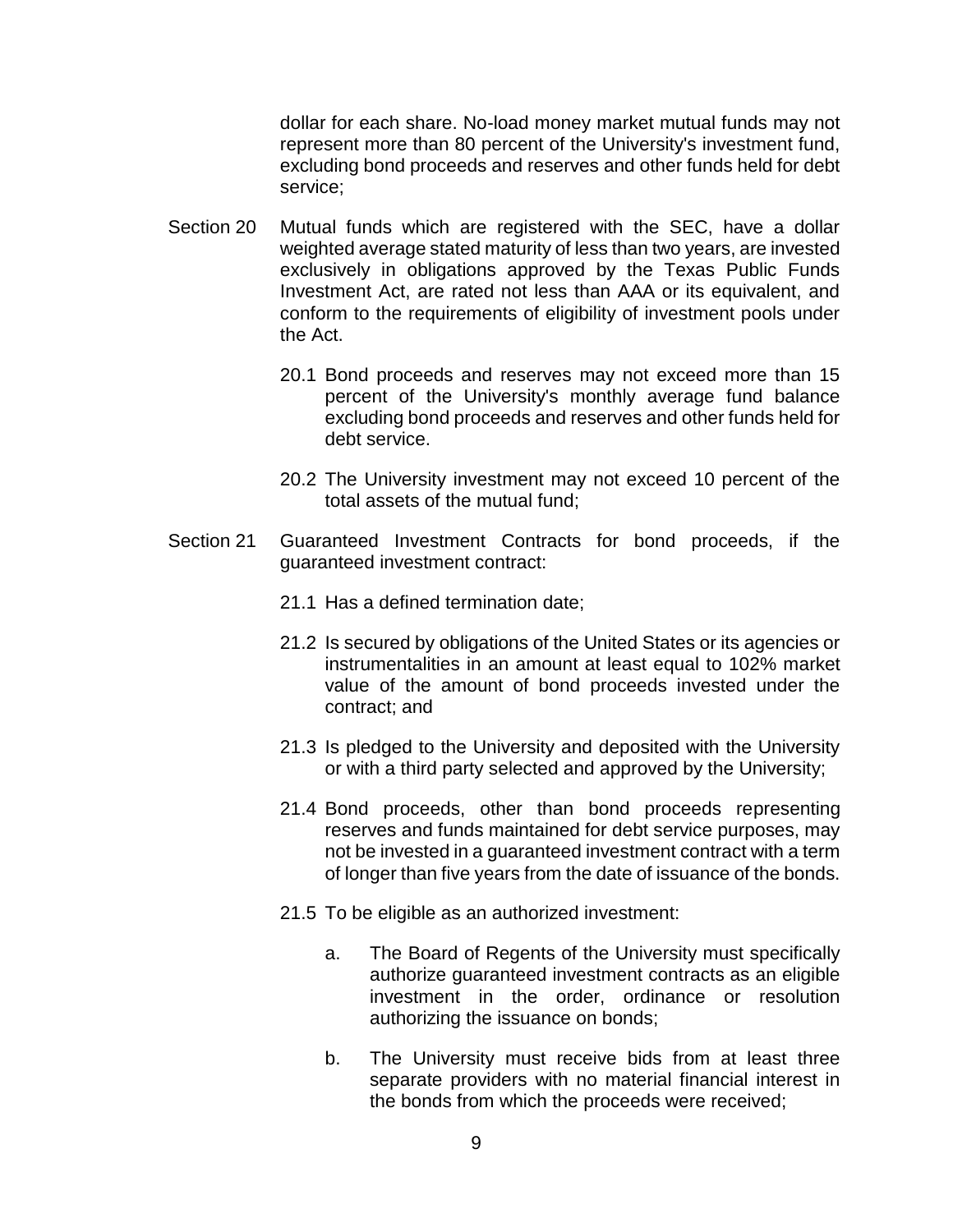- c. The University must purchase the highest yielding guaranteed investment contract for which a qualifying bid is received;
- d. The price of the guaranteed investment contract must take into account the reasonable expected drawdown schedule for the bond proceeds to be invested; and
- e. The provider must certify the administrative costs reasonably expected to be paid to third parties in connection with the guaranteed investment contract;
- Section 22 Investment pools that are an entity created to invest public funds jointly on behalf of the entities that participate in the pool. The investment pool must invest in instruments that are authorized under the Act, meet the disclosure and reporting requirements of the Act and calculate yield according to the rules and regulations governing open-end management companies under the Investment Company Act of 1940.
	- 22.1 Public fund investment pools that function as a money market mutual fund must mark their investment portfolio to market on a daily basis. The fund must also sell its holdings so as to maintain a ratio of between 0.995 and 1.005. Investment pools are required to establish advisory boards composed of participants in the pool and other persons who do not have a business relationship with the pool and are qualified to advise.
	- 22.2 In the case of public fund investment pools, created under Chapter 791, *Texas Government Code*, and managed by a state agency, the board participants must be qualified to advise the investment pool and be composed equally of participants in the pool and persons having no business relationship with the pool. A public fund investment pool must be (continuously) rated AAA or AAA-m or at an equivalent rating by at least one nationally recognized rating;
- Section 23 Cash management and fixed income funds sponsored by organizations exempt from income tax under Section 501(f), *Internal Revenue Code* of 1986 (26 *U.S.C.* Section 501 (f));
- Section 24 Corporate bonds, debentures, or similar debt obligations rated as investment grade by Moody's and Standard & Poor's, at the time of purchase. No more than 20% of bonds may be rated in the lowest investment grade category.

### **VII. Security Procedures**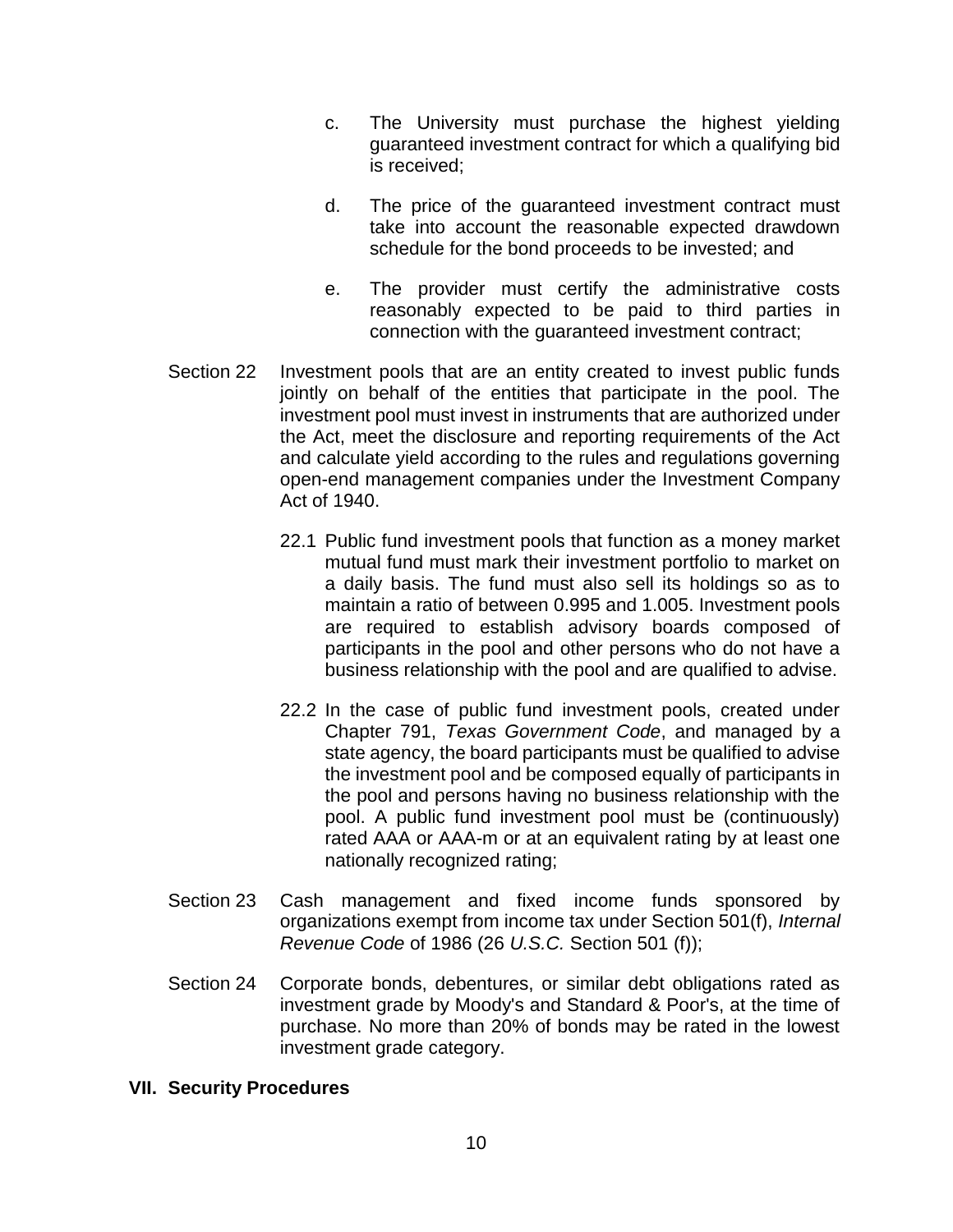All investment transactions must comply with the policies and procedures established in this policy.

- Section 1 Cash. Cash is invested so that uninvested cash, which earns little or no interest, is minimized.
- Section 2 Delivery. A security purchased by the University shall be delivered to the custodial bank selected by the University. The delivery shall be made under normal and recognized practices in the securities and banking industries, including the book entry procedure of the Federal Reserve Bank. Settlement of all investment transactions, except investment pools and mutual funds, must be on a delivery versus payment basis.
- Section 3 Investment Ratings. Ratings of applicable investments will be monitored on a monthly basis through the custodian, nationally recognized credit rating agencies or other means. If a rating drops below the established minimum of this policy, the Investment Officer, the Vice President for Finance and Administration and the University's Investment Manager will review the investment and make a decision regarding the liquidation of the investment
- Section 4 Security Liquidation. Investments that were authorized at the time of purchase and are now prohibited investments need not be liquidated before their stated final maturity date.

### **VIII. Board and Investment Officer Responsibility**

#### Section 1 Vice President for Finance and Administration

- 1.1 The Board delegates authority to the Vice President for Finance and Administration ("VPFA") to manage Texas Woman's University's endowment investment portfolio.
- 1.2 The Vice President for Finance and Administration will appoint the Investment Officer for the University endowment funds and may acquire the services of an investment management firm.
- 1.3 The authority to deposit, withdraw, invest, transfer, or manage the University's investment portfolio is effective until rescinded or until the termination of the Investment Officer's employment.
- 1.4 The VPFA and Investment Officer shall attend training by an independent source approved by the Board of Regents not less than once each state fiscal biennium.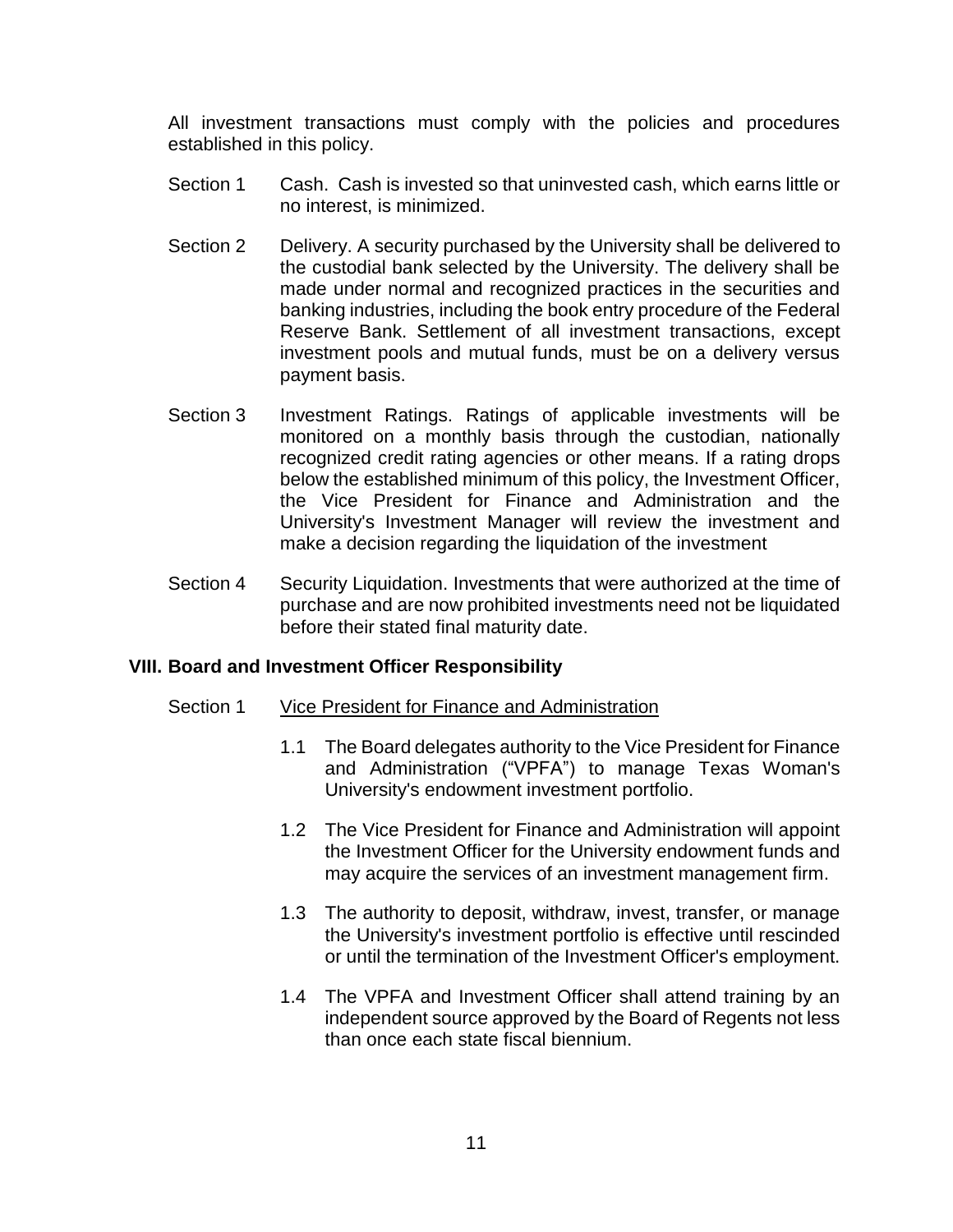1.5 The Investment Officer shall prepare a report on changes in the Public Funds Act and the UPMIFA for the Board within 180 days of the end of each regular session of the Legislature.

#### Section 2 Investment Officer

- 2.1 The University's designated Investment Officer will initiate and administrate a process for the selection by the Board of a qualified firm to serve as Investment Manager.
- 2.2 The Process will solicit proposals from firms that are qualified by the Securities and Exchange Commission under the U.S. Investment Advisors Act of 1940.
	- a. This qualification provides assurance that the firm chosen to serve as investment manager does comply with Texas Government Code Section 2256.005 (b)(3) concerning the quality and capability of investment management.
	- b. The term of the contract with an investment management firm shall be two years, and may provide for two additional one-year extensions to the original term.

#### Section 3 Disclosure of Personal Business or Family Relationship

- 3.1 The VPFA and the Investment Officer must disclose to the Texas Ethics Commission and the Board any personal business or family relationship with any business organization offering to engage in an investment transaction with the University.
- 3.2 Any relationship that conflicts with or impairs judgment concerning the investment portfolio must be reported.
- 3.3 Relationships such as ownership of ten percent or more of the voting stock or shares of the business organization or ownership of \$5,000 or more of the market value of the business organization, or funds received by the VPFA or Investment Officer from the business organization exceed ten percent of the VPFA or Investment Officer's gross income for the previous year, or the VPFA or Investment Officer has acquired from the business organization during the previous year investments with a book value of \$2,500 or more for the personal account of the VPFA or Investment Officer are considered reportable relationships. Family relationships within the second degree by affinity or consanguinity, as defined under Chapter 573, require disclosure.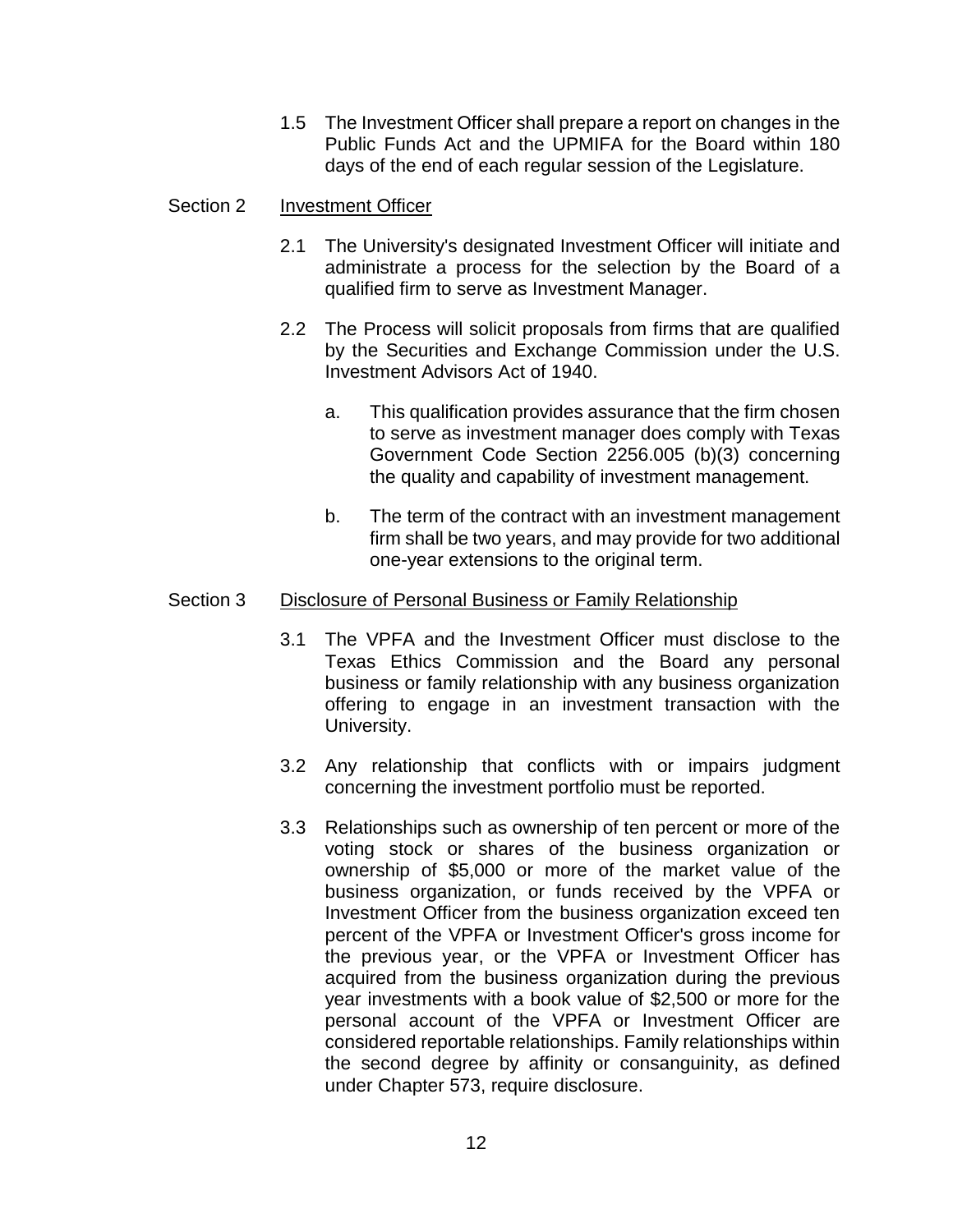- Section 4 Liability. The Investment Officer will not be held personally liable for fluctuations in market value or loss on the portfolio if this Policy and all procedures are followed.
- Section 5 Training. Each member of the Board and the VPFA and the Investment Officer must attend required formal training sessions within six months of appointment or assumption of duties. The Texas Higher Education Coordinating Board will provide the authorized training.
- Section 6 Investment Activity Reports. The Board shall receive, not less than quarterly, reports that describe investment activity and changes in market value of all investments. The Board shall review the annual compliance audit of management's controls for investments and adherence to the endowment investment policy.
- Section 7 Policy Review. The Board shall review, not less than annually, its Endowment Investment and Distribution Policy and strategy. Any changes approved by the Board will be stipulated in the resolution approving the Policy.
- Section 8 Investment Management. It is the responsibility of the investment officer in conjunction with the investment management firm to manage the University's endowment investment portfolio in the manner outlined in this policy. The investment officer may establish procedures to conduct the transactions necessary to perform their duties and provide records of the transactions.

### **IX. Investment Reporting**

- Section 1 Quarterly Reports. The Investment Officer in conjunction with the investment management firm must prepare and submit signed quarterly reports to the Board, the Chancellor and President, and the Vice President for Finance and Administration that include:
	- 1.1 A detailed description of the investment position of the University endowment funds,
	- 1.2 A summary statement of each pooled fund group which includes the beginning market value, ending market value, and the fully accrued interest for the reporting period,
	- 1.3 The book value and market value of each separately invested asset at the end of the reporting period by type of asset and fund type invested,
	- 1.4 Maturity date of each separately invested asset,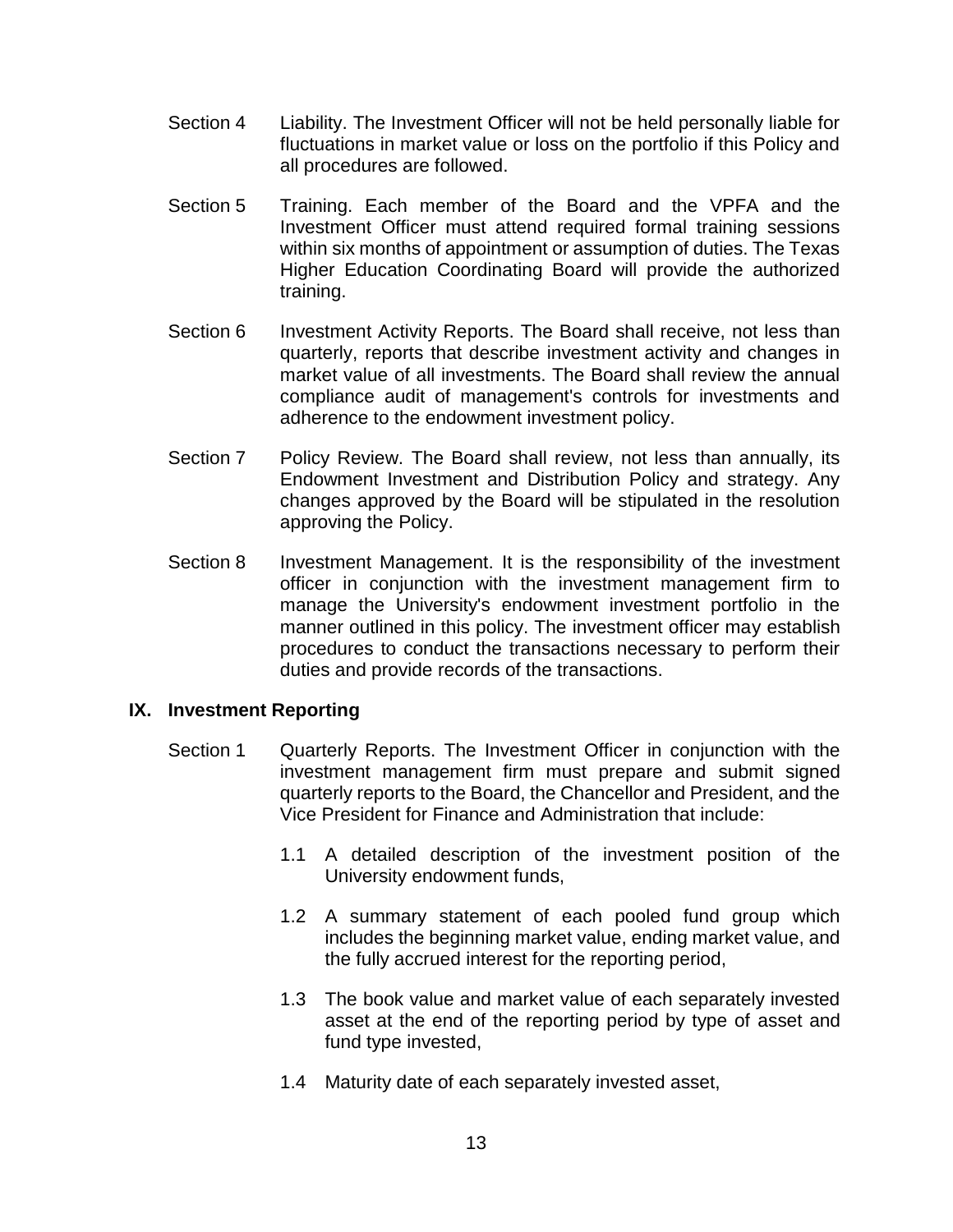- 1.5 Statement of compliance with the investment policy and strategy,
- 1.6 Statement of account and fund group or pooled fund group for each investment acquired.
- Section 2 Prices. The prices used for establishing market value on the portfolio will be obtained or verified from an independent source.
- Section 3 Independent Auditor Review. If investments are made in other than money market mutual funds, investment pools or accounts offered by its depository bank in the form of certificates of deposit, or money market accounts or similar accounts, the reports shall be formally reviewed at least every two years by an independent auditor, and the result of the review shall be reported to the Board by that auditor.

### **X. Investment Manager**

### Section 1 Investment Manager Transaction Requirements

- 1.1 The investment manager may not engage in an investment transaction unless a qualified representative of the investment management firm submits a written instrument stating that:
	- a. A qualified representative has received and reviewed the University's investment policy and;
	- b. The investment management firm has implemented reasonable procedures and controls to preclude investment transactions conducted between the University and firm that are not authorized by the University's investment policy.
- Section 2 Ethics and Disclosure Requirements. The investment management firm shall comply with Texas *Government Code* Chapter 2263, with regard to ethics and disclosure requirements for outside financial advisors and service providers.

### **XI. Qualifying Institution**

Investment with Other Institutions. The board (or its designee) may contract to invest its funds with another Texas public institution as per Section 51.0031 of the Texas Education Code. Endowment funds invested with a qualifying institution will be invested in accordance with the qualifying institution's Investment Policy and the asset allocation of the qualifying institution's policy will supersede the Investment Guidelines Section of this policy. Distribution will be in accordance with a qualifying institution's distribution policy. The qualifying institution's investment officer(s) will provide investment performance reports to the board.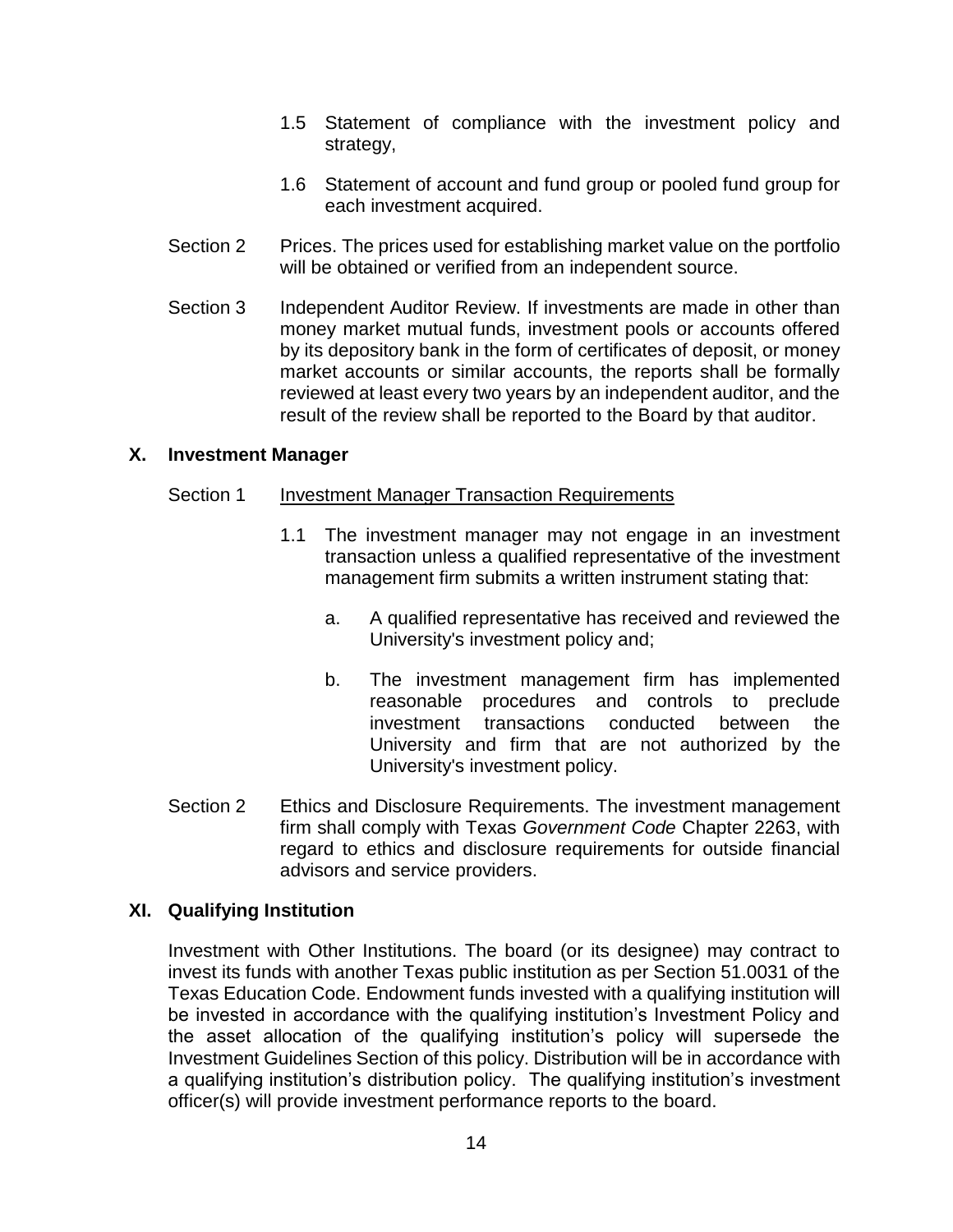#### **XII. Internal Controls**

- Section 1 Investment Officer Responsibilities. The Investment Officer is responsible for all investment transactions undertaken and shall control access to investments through a system of controls that regulate the activities of subordinates. The Investment Officer may not establish procedures that abrogate any portion of this policy or the authorizing statute.
- Section 2 Non-Investment Officer Restrictions. No person may engage in an investment transaction for the University except as provided under the terms of this policy and the procedures established by the Investment Officer.

#### **REVIEW**

This policy will remain in effect and published until it is reviewed, updated, or archived. This policy is to be annually reviewed. Interim review may be required as a result of updates to federal and state law or regulations, or internal processes or procedures.

#### **REFERENCES**

Tex. Gov't Code Ch. 2256

Uniform Prudent Management of Institutional Funds Act (UPMIFA), Property Code Chapter 163

17 C.F.R. Section 240.15c3-3

15 U.S.C. Section 78a et seq.

15 U.S.C. Section 80a-1 et seq.

Tex. Gov't Code Ch. 791

26 U.S.C. Section 501 (f)

Texas Education Code Section 51.0031

### **FORMS AND TOOLS**

None